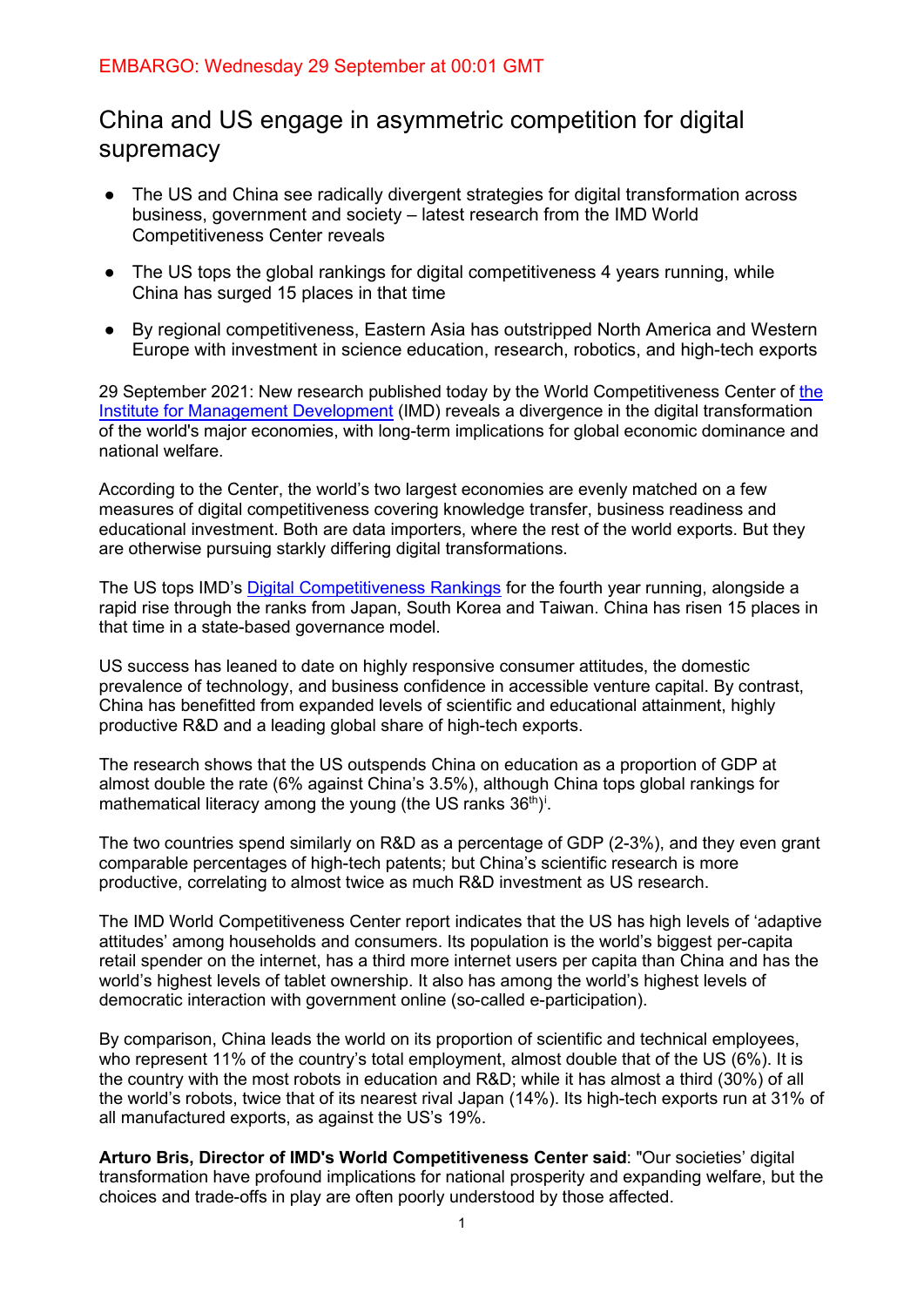"The success of rapidly divergent digital strategies rests heavily on public trust in the societal and institutional leaders driving them, and this research is part of our effort to help build a broader understanding and a better-quality public debate."

The digital rankings are part of the IMD World Competitiveness Center's 30-year research project to measure and track the relative economic competitiveness of more than 60 leading economies across 300 plus measures. The project maps out new digital fronts on which global competition will play out.

Regionally, South America is shown to be lagging. Among other things, Argentina suffers from relatively poor perceptions that banking and financial services adequately support business, and that venture capital is readily available. Colombia is hampered by relatively low levels of mobile broadband subscribers, Peru by a relatively weak wireless broadband penetration rate (per capita).

In other regions, the Middle East saw its biggest rise in the ranks from the United Arab Emirates, which entered the global top 10. It has the world's largest net inflow of tertiary-level international students (per capita), and tops business perceptions that its immigration laws are not a barrier to foreign labour.

The Center's research ranks Hong Kong SAR second in the global pecking order for digital competitiveness. The economy leads the world in graduates in sciences. It exports more hightech goods than any country as a proportion of all its manufactured exports. And it tops business perceptions as a host to companies able to respond quickly to threats and opportunities.

Sweden's third place in the rankings has been achieved in large part by the country's strong knowledge economy and talent development, and by global business perceptions that it hosts readily accessible digital and technological skills, according to the IMD Competitiveness Center.

Switzerland maintains its position at  $6<sup>th</sup>$ . It tops global business perceptions that it attracts highly skilled foreign talent, hosts internationally experienced managers, and that it enforces intellectual property rights. Among other things, it ranks among only eight countries in the world to achieve full scores on IMD's bespoke credit rating index, which combines ratings and outlooks from Fitch, Moody's and S&P.

 $\mathcal{L}_\text{max} = \frac{1}{2} \sum_{i=1}^{n} \frac{1}{2} \sum_{i=1}^{n} \frac{1}{2} \sum_{i=1}^{n} \frac{1}{2} \sum_{i=1}^{n} \frac{1}{2} \sum_{i=1}^{n} \frac{1}{2} \sum_{i=1}^{n} \frac{1}{2} \sum_{i=1}^{n} \frac{1}{2} \sum_{i=1}^{n} \frac{1}{2} \sum_{i=1}^{n} \frac{1}{2} \sum_{i=1}^{n} \frac{1}{2} \sum_{i=1}^{n} \frac{1}{2} \sum_{i=1}^{n} \frac{1$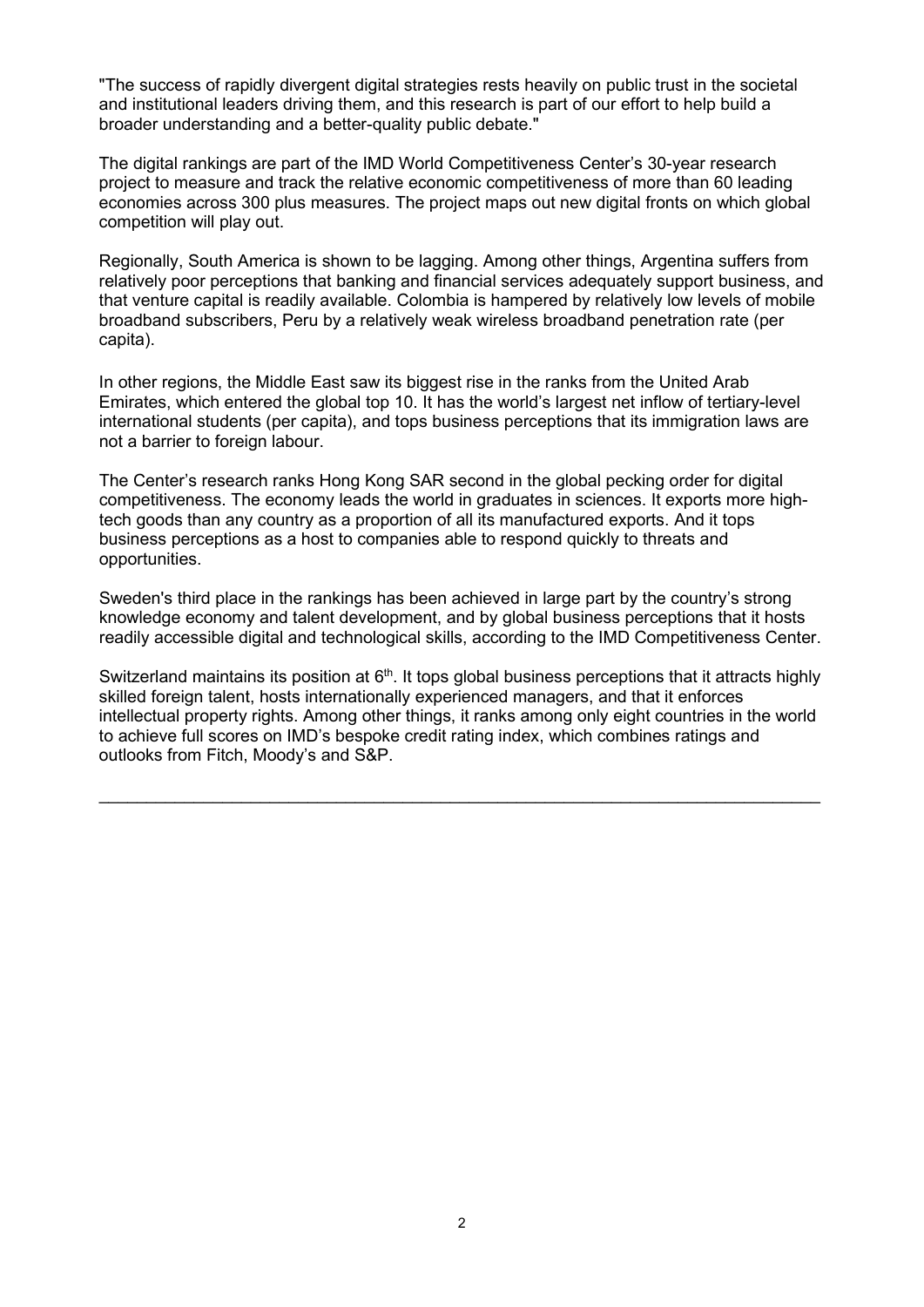



Average digital competitiveness ranking by region (2017-2021)

Regions defined as:

**Eastern Asia** – China, Hong Kong SAR, Japan, Korea Rep., Taiwan China **North America** – Canada, Mexico, USA **Western Europe** – Austria, Belgium, Cyprus, Denmark, Finland, France, Germany, Greece, Iceland, Ireland, Italy, Luxembourg, Netherlands, Norway, Portugal, Spain, Sweden, Switzerland, United Kingdom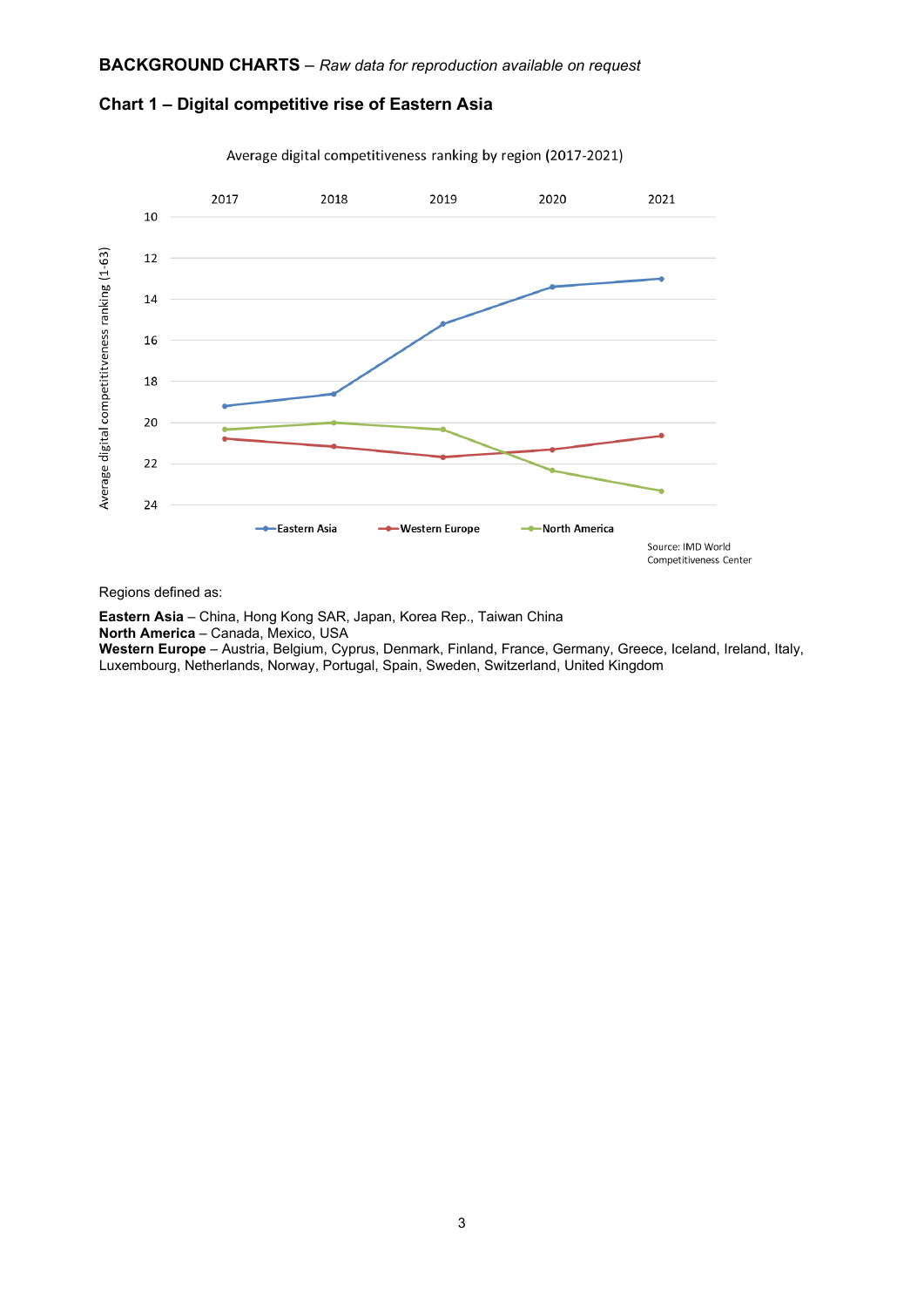## **Chart 2 – Top 30 countries in digital rankings (of 64)**

Full rankings list (1-64) can be found the attached report.

| 0 |         | $\overline{10}$ | 20 | 30 | 40 | 50 | 60                | 70                  | 80                     | 90                  | 100           |
|---|---------|-----------------|----|----|----|----|-------------------|---------------------|------------------------|---------------------|---------------|
|   | 100.000 |                 |    |    |    |    |                   |                     |                        |                     | $(I)$ USA $I$ |
|   | 96.576  |                 |    |    |    |    |                   |                     |                        | (5) Hong Kong SAR 2 |               |
|   | 95.189  |                 |    |    |    |    |                   |                     |                        | (4) Sweden 3        |               |
|   | 95.158  |                 |    |    |    |    |                   |                     |                        | (3) Denmark 4       |               |
|   | 95.137  |                 |    |    |    |    |                   |                     |                        | (2) Singapore 5     |               |
|   | 94.939  |                 |    |    |    |    |                   |                     |                        | (6) Switzerland 6   |               |
|   | 93.309  |                 |    |    |    |    |                   |                     |                        | (7) Netherlands 7   |               |
|   | 92.243  |                 |    |    |    |    |                   |                     | (11) Taiwan, China 8   |                     |               |
|   | 91.295  |                 |    |    |    |    |                   |                     |                        | (9) Norway 9        |               |
|   | 90.517  |                 |    |    |    |    |                   |                     |                        | $(14)$ UAE $10$     |               |
|   | 90.134  |                 |    |    |    |    |                   |                     | $(10)$ Finland $11$    |                     |               |
|   | 89.724  |                 |    |    |    |    |                   |                     | (8) Korea Rep. 12      |                     |               |
|   | 87.310  |                 |    |    |    |    |                   |                     | (12) Canada 13         |                     |               |
|   | 85.827  |                 |    |    |    |    |                   |                     | (13) United Kingdom 14 |                     |               |
|   | 84.431  |                 |    |    |    |    |                   |                     | (16) China 15          |                     |               |
|   | 80.877  |                 |    |    |    |    |                   | (17) Austria 16     |                        |                     |               |
|   | 79.584  |                 |    |    |    |    |                   | (19) Israel 17      |                        |                     |               |
|   | 79.334  |                 |    |    |    |    |                   | (18) Germany 18     |                        |                     |               |
|   | 79.156  |                 |    |    |    |    |                   | $(20)$ Ireland 19   |                        |                     |               |
|   | 78.683  |                 |    |    |    |    |                   | (15) Australia 20   |                        |                     |               |
|   | 77.611  |                 |    |    |    |    |                   | (23) Iceland 21     |                        |                     |               |
|   | 77.358  |                 |    |    |    |    |                   | (28) Luxembourg 22  |                        |                     |               |
|   | 77.127  |                 |    |    |    |    |                   | (22) New Zealand 23 |                        |                     |               |
|   | 75.656  |                 |    |    |    |    |                   | (24) France 24      |                        |                     |               |
|   | 75.421  |                 |    |    |    |    |                   | (21) Estonia 25     |                        |                     |               |
|   | 75.255  |                 |    |    |    |    |                   | (25) Belgium 26     |                        |                     |               |
|   | 73.291  |                 |    |    |    |    |                   | (26) Malaysia 27    |                        |                     |               |
|   | 73.014  |                 |    |    |    |    |                   | (27) Japan 28       |                        |                     |               |
|   | 70.477  |                 |    |    |    |    | (30) Qatar 29     |                     |                        |                     |               |
|   | 70.336  |                 |    |    |    |    | (29) Lithuania 30 |                     |                        |                     |               |

|--|